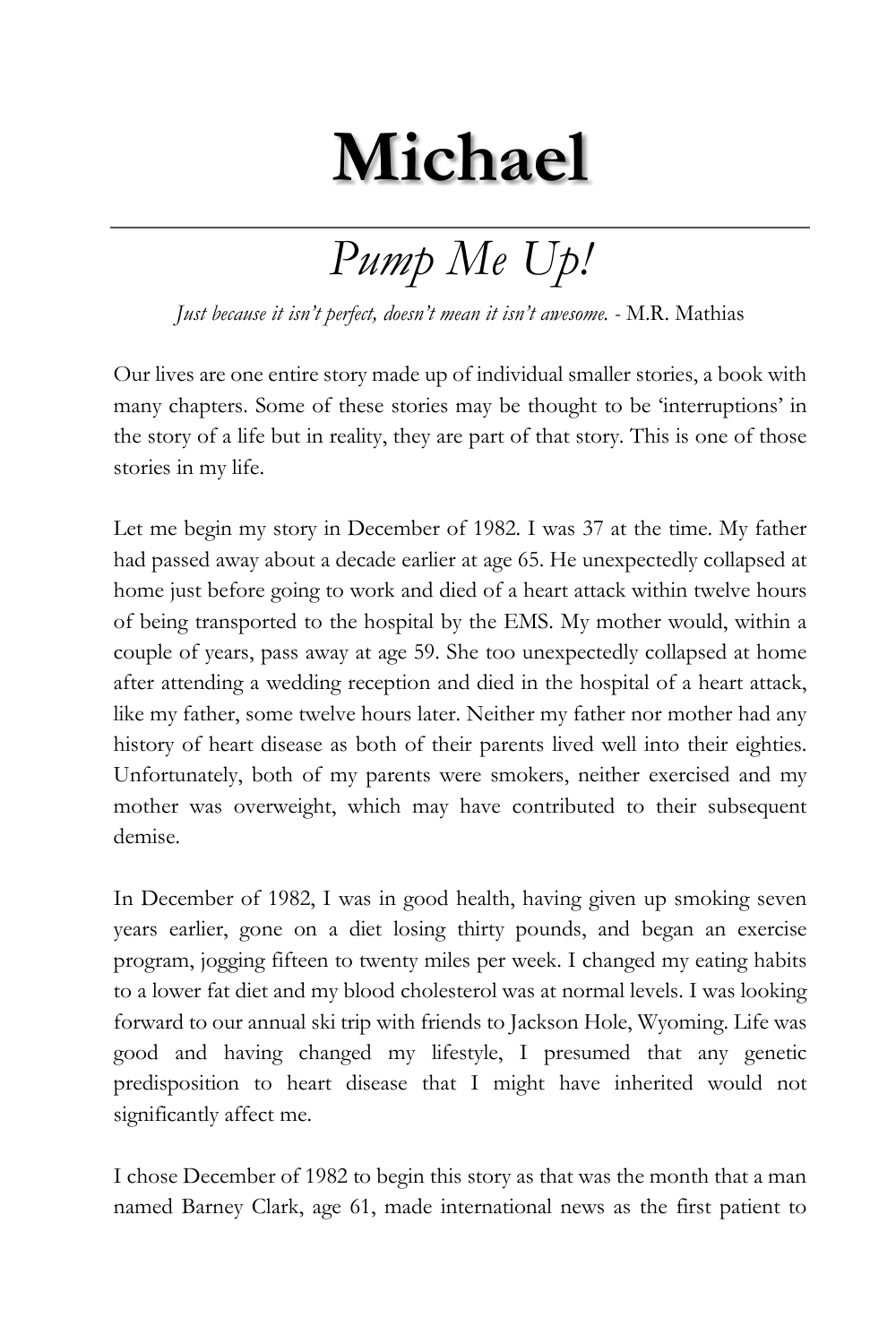undergo surgery and receive a total mechanical heart. He had progressive heart failure and was not considered a candidate for a heart transplant because of concomitant health issues. I followed his medical course closely. As the first person to undergo this procedure he reportedly told his physicians he did not expect to live more than a few days, but in fact lived almost four months, 112 days. His quality of life, however, had much to be desired. His mentation was less than it had been before surgery with multiple episodes of loss of consciousness. His blood pressure often fell to low levels and he was plagued by multiple infections and blood clotting problems, which lead to several strokes. He became a hero for allowing himself to be the first person to have this procedure. I too considered him a hero and admired what he had done for the sake of scientific and medical progress, but did not consider the surgical procedure a success. His life may have been prolonged by several months but his quality of life seemed not improved; in fact, it deteriorated. It occurred to me the procedure could more accurately be described as prolonging his dying rather than increasing his longevity. I even believe it was reported that on at least one occasion he was asking to be allowed to die.

I found it quite incomprehensible the ordeal Mr. Clark underwent. I had never really known another person with heart failure as severe as his and found it difficult to identify with his condition and situation. I did think of him as a hero and a rather brave man, but having followed his ordeal, thought to myself that under no circumstances would I allow any mechanical device to be placed into my body, or that it would ever become necessary.

I was healthy and feeling good. I was skiing in Jackson Hole, Wyoming and watching the Michael Jackson music video *Thriller*, a song he released about the same time as Mr. Clark had his artificial heart pump inserted. Little did I know that this music video might be the seed giving birth to the hit TV series *The Walking Dead* decades later. Little did I know that this remembrance of Barney Clark would haunt me in coming years when I too would develop severe heart failure and physicians recommend I have a mechanical device surgically implanted to assist my failing heart pump and circulate blood throughout my body.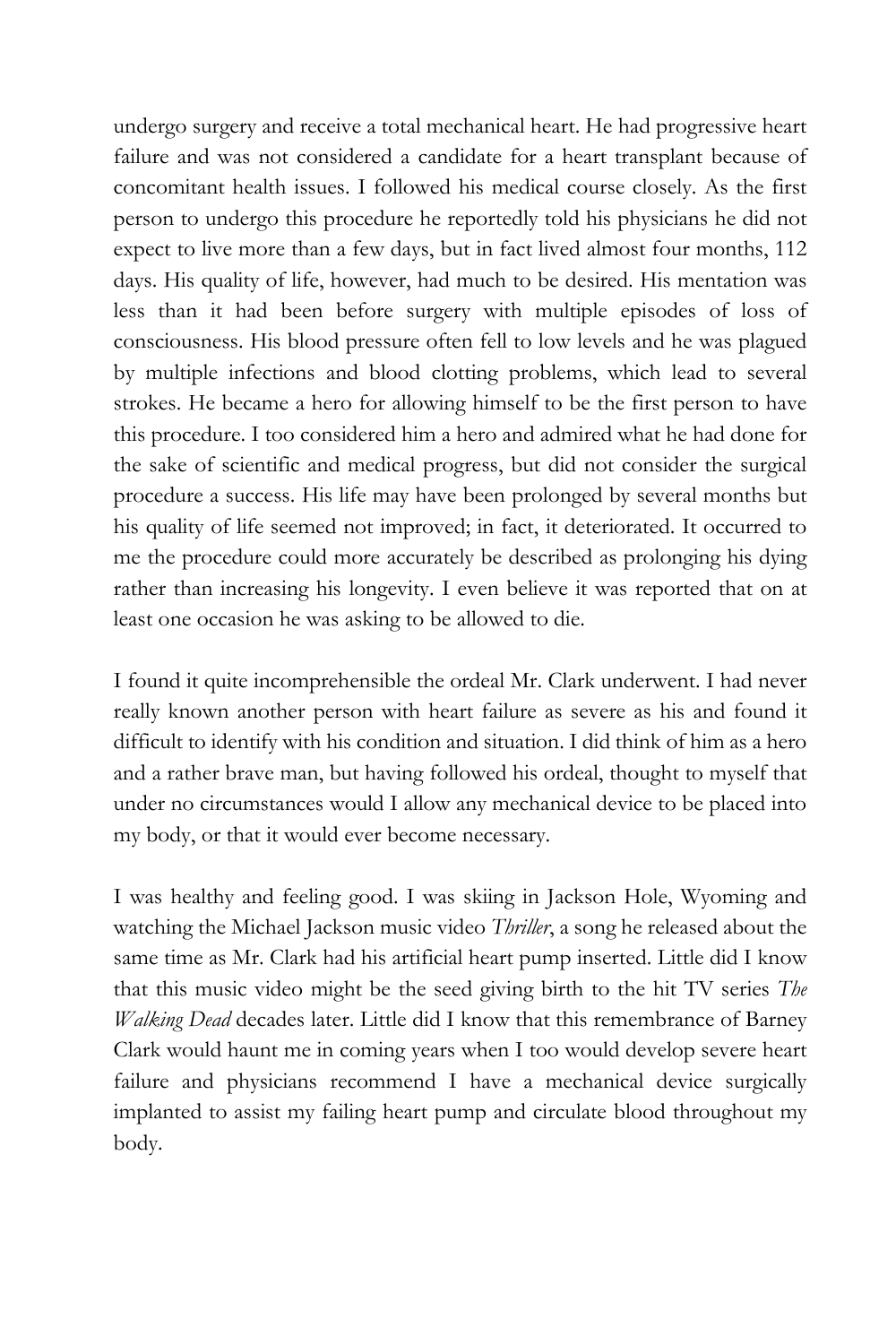Fast forward to the spring of 1998. Life was still "good." I was planning my next ski trip to Jackson Hole and had just returned from a two-week rafting trip along the Colorado River, through the entire Grand Canyon. The day before the start of the rafting trip with my wife and good friends, I jogged around the entire city of Flagstaff, Arizona. This would be the last time I would be able to really jog for a period of almost thirteen years. On the rafting trip we went on multiple long hikes and at the age of 53 I was looking forward to many more years of continued physical activity, skiing, camping and vacationing with my wife, two adult children and friends. This was not to be and my life was about to change.

After coming back to Michigan from this spectacular rafting trip, I developed a chronic cough with weakness that progressively became worse over the next few months. I was not able to jog more than a block or two without exhaustion and shortness of breath. I thought this might be due to a viral infection that would improve with rest and a tincture of time. When it did not improve, but worsened with a progressive loss of energy, persistent cough, weakness and difficulty climbing up one flight of stairs or even standing for any length of time without getting short of breath, I thought I might have pneumonia and should have a check-up. A chest x-ray was performed that revealed fluid on my lungs with an enlarged heart. I had congestive heart failure. I had the same disease as Barney Clark and I was devastated; how could this happen to me? Just a few months earlier I was active and feeling well, but now I could hardly breathe and talk at the same time. Life was no longer "good" and I was immediately admitted to the hospital Intensive Care Unit after a follow-up echocardiogram indicated advanced heart failure.

After I was hospitalized, a heart catheterization was performed the next day and drugs were given to help my heart pump better and control the excess fluid on my lungs. A diagnosis of congestive cardiomyopathy was confirmed and I was transferred to another hospital for consideration of a heart transplant. My mind was in a haze of what seemed like a surreal experience. While being worked up for a heart transplant, I was given water pills to keep fluid out of my lungs, and other drugs to aid my failing heart. I began to feel much better and improved to the extent that I was no longer considered ill enough to be a transplant candidate. I was, however, informed by the heart doctors that my heart disease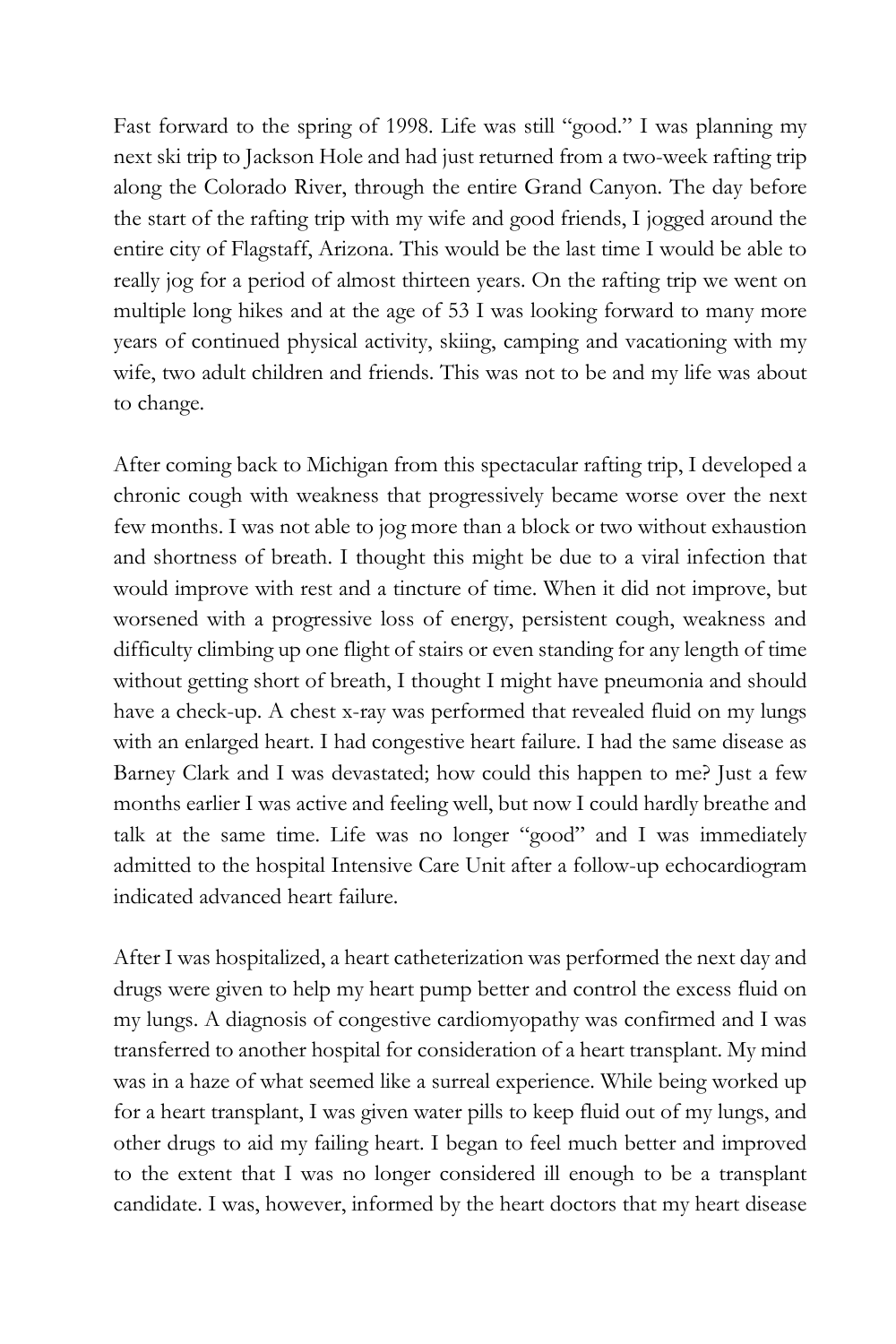was not curable, would progressively get worse with time, and I would likely be in need of a transplant within five years. I was subsequently discharged from the hospital, and with medication, able to do most normal activities without much shortness of breath, with increased energy and less weakness. I felt better than I had in months. I could no longer jog, however, or participate in any strenuous activity as I had in the past.

After discharge, I continued to feel even better with less shortness of breath and decided, after a period of time, that maybe the doctors were wrong and that I could have had a virus that affected my heart and with time would go away and so would my heart failure. This was wishful thinking, irrational, and a state of denial. With this denial or what I called optimism guiding my actions, I decided I was healed well enough to begin jogging again and maybe even able to ski in a year or so.

So, one morning I went outside to jog only to almost collapse after about 50 yards. Reality came crashing down on my optimism. A selfish anger then emerged from this change in my perception of reality. "This shouldn't have happened to me, what did I do to deserve this? After all, I quit smoking, lost weight, and exercised." I didn't deserve to have this happen but then, who was I to decide what I did or did not deserve and who was I to be angry at all? Despair and depression followed as I realized the doctors were right and I was wrong. For the first time, I was forced to face the fact that my disease was progressive and I was not going to get better, but even still I was hanging on to some sense of false optimism or denial. This was apparent when it was recommended that I have surgery to implant an ICD (Implantable Cardioverter Defibrillator) along with a pacemaker. I was told this device would give my heart an electrical shock if it began to beat with a rhythm that could stop my heart from pumping. I refused, still having an aversion to any mechanical type of device being placed in my body, and somehow thinking that this was not a necessary procedure for me at that time. I did not feel that sick but it's easy to deny a reality that you don't want.

I did reasonably well with medications and their adjustments until 2004 when I developed an emergent irregular heart rhythm and had two cardiac arrests in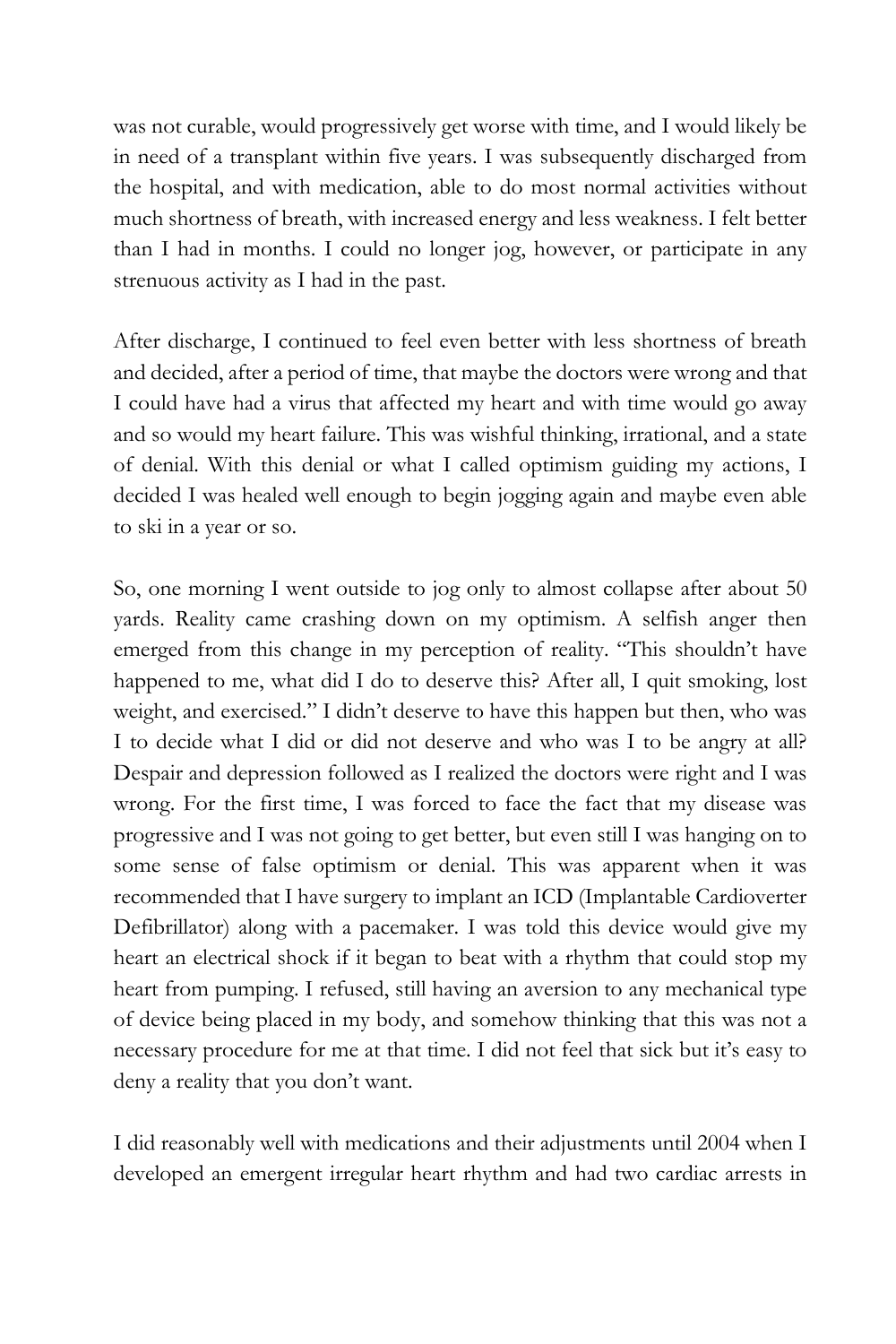the Emergency Room of Beaumont Hospital. With this reality check, I consented to the placement of an ICD and pacemaker.

I had survived this near death experience very much aware that I'd lost consciousness two times. The experience affected me deeply. I remembered that we all die, even me, and a new sense of living and my own mortality now took center stage. Death comes to us all, something I knew but forgot and was now reminded of. This fresh knowledge of my own mortality gave me a newfound appreciation of my own existence apart from the rest of the physical world, in time and space, a gift not of my own choosing but of grace. I began to truly appreciate life and its many blessings, with the physical quality of life now being of secondary concern. I no longer dwelled on the physical functionality I was losing, but instead became thankful of what functionality still remained. I began to accept the reality of my incurable chronic heart failure as simply part of the life I was living. With this came a sense of contentment that took hold of my consciousness and changed my attitude toward living. I was now at peace with full acceptance of whatever the future might bring and began to experience a joy that had been missing even before I became ill.

Expectedly my condition continued to deteriorate and subsequently my physician daughter-in-law convinced me to come to Ann Arbor for evaluation. Under the care of the heart doctors at the University of Michigan I did as well as could be expected, but in early 2008 I was hospitalized again, with severe congestive heart failure. Subsequently, a different type of pacemaker (biventricular pacemaker) was inserted to pace both my left and right ventricles to further aid my heart's pumping ability. I was then placed on the heart transplant list shortly thereafter.

Near the end of 2008, I had all but lost my ability to speak because my heart had become so enlarged that it was pressing on a nerve that goes to the vocal chords (voice box). I could only talk in a whisper. I no longer answered the phone or participated in conversations since my voice was almost inaudible. I could still talk in a whisper and considered this a blessing, conscious of individuals that are never able to speak and some never able to hear spoken words their entire lives. These individuals, born with such severe disabilities, never seemed to complain. I could hear, see and talk in a whisper. How could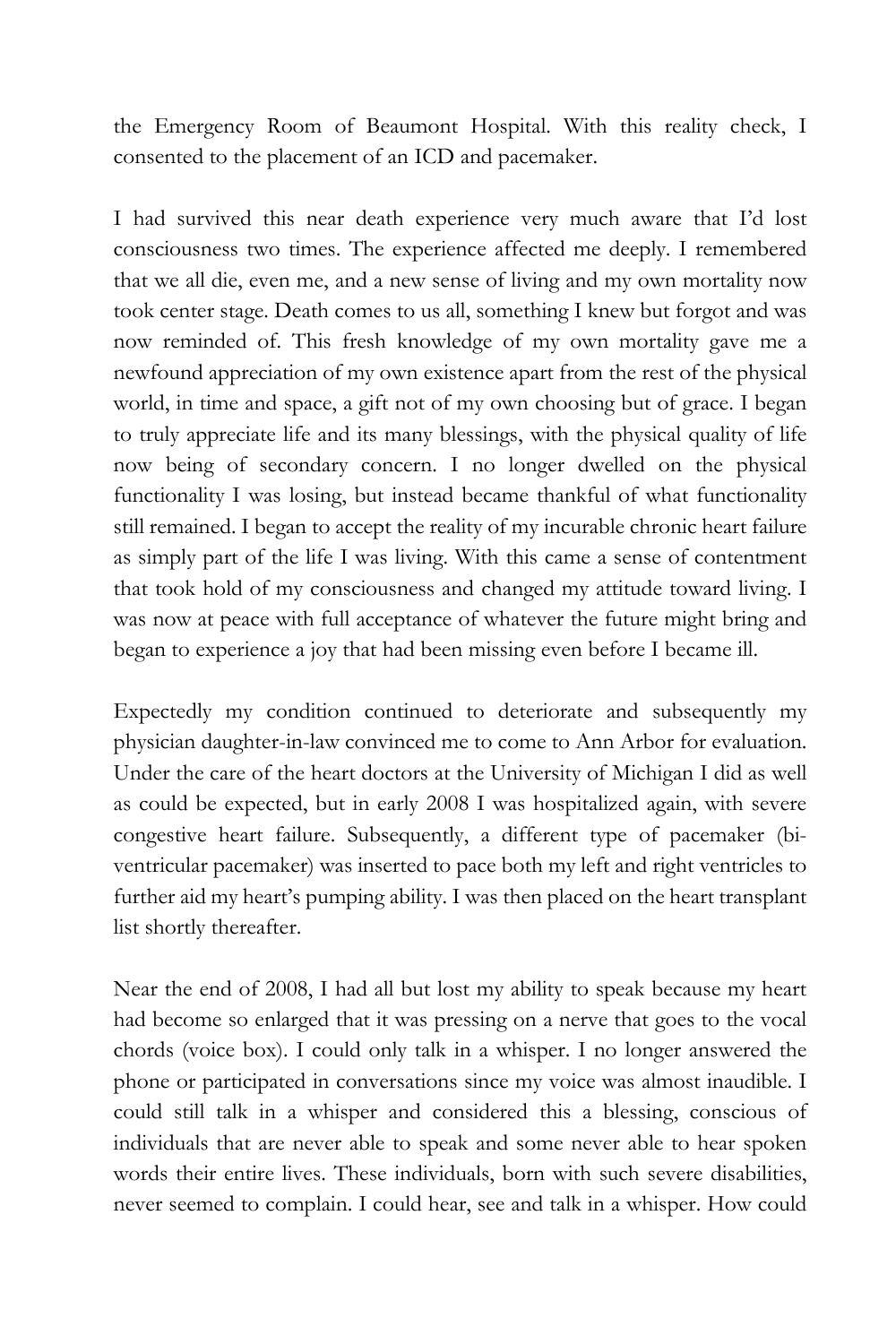I complain? This was just part of living with my disease. There was no sadness as I had begun to realize happiness and contentment do not depend on extrinsic events and stuff one has, but comes from within, from a change of 'heart' and attitude. Death was no longer to be feared as an end to this journey. I was not due for more from this life than that which I had.

In 2009, my condition had deteriorated further, to the point where I was hospitalized, placed on intravenous drugs to assist my failing heart while waiting for a heart transplant. A heart pump LVAD (left ventricular assist device) had been recommended prior to this hospitalization but the remembrance of Barney Clark's life with a mechanical heart still haunted my thoughts and made me shy away from this option. Over twenty years had passed and there had been many improvements in the technology of implantable mechanical devices to assist failing hearts, but in spite of this I held on to this image of Mr. Clark. My perceived experience of what he went through still affected my feelings and thoughts about mechanical devices in the treatment of heart failure. My physicians assured me of the efficacy of the much newer technology, and a short time later when drugs were no longer working and no heart was available for transplant I agreed to have a mechanical pump surgically placed inside me. This was to be a bridge to buy me more time until a transplant became available. My kidneys were failing now and the only hope for any longevity was to have this procedure performed.

I was taken to surgery and a pump (LVAD) was inserted in my chest and upper abdomen to assist my failing heart. This pump worked well, and unlike my fears related to the memories of Mr. Clark, the quality of my life did improve, rather remarkably. After discharge from the hospital and over the next thirteen months, while remaining on the transplant list, my kidneys returned to normal functioning, my lungs remained free of fluid, I could breathe more easily, and had more energy than I had had in the two preceding years. I was actually walking at a slow pace, distances up to three miles, and my voice had returned as my heart size decreased, relieving the pressure on the nerve to my vocal cord. I could talk again! I was grateful and considered each day a blessing. I remained stable for the next twelve months. Living with the pump had become a new and rewarding experience in my journey with heart failure as the physical quality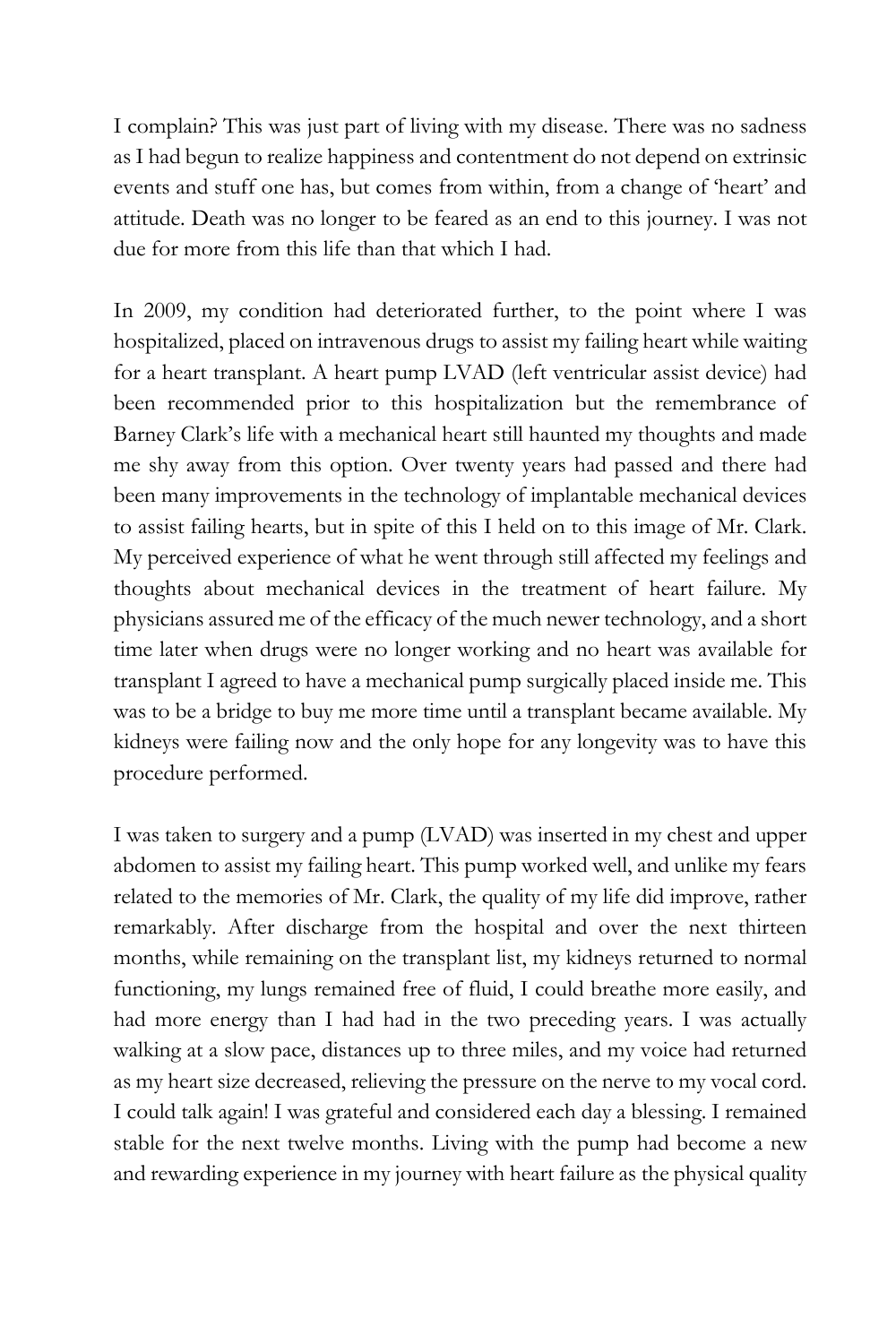of my life had improved considerably. The memory of that first mechanical heart and Mr. Clark's 112 days faded along with my fear.

I was actually quite fascinated by this, new for me, technology. I could hear the humming of the pump when I turned my head in a certain direction and I had lost my pulse as the pump moved blood in a continuous, not pulsatile manner as the normal heart does. And with the increased energy and strength I kind of fantasized myself as one of those *Marvel* superheroes or a kind of *Robocop*. I would recharge the batteries to my pump each night, plugging them and myself into an electrical socket to keep the pump working, readying myself for the next day of action.

Going along with me on this new path in life, this journey with heart failure was my co-pilot wife. Her support along with our son, daughter, other family members and friends were acts of pure charity in the Biblical sense. My daughter stayed with me for days after surgery, during which I was severely physically and mentally impaired; my wife was with me every day and many nights; my brother slept on a gurney in the hospital hallway while I was in surgery; my son and his great optimism and my daughter-in-law who had directed me to the doctors at Ann Arbor; and all who kept my family and friends updated about my condition. My son-in-law composed a song about me and my LVAD on an album. And finally the nurses, surgeons and heart doctors, social workers, along with the med techs, nurse-aids, and all the paramedical personal; I cannot say enough about their care. They actually gave me back a better functioning life with my new LVAD friend, "Mr. Pump." Without this heart pump, I would not be here years later as a functional human being. There was much to be thankful for.

Nearing the end of this piece, I must say a few more words about my wife of over 45 years. First of all, I can't imagine what road my life's path would have followed if I had not met and married her, but it certainly would not have been a yellow brick road. She was my guiding light, always steering me in the correct direction with each fork in the road. It was much more difficult and stressful for her as my co-pilot, nurse and caretaker while on this journey. She had to learn the sound of the different alarms from the heart pump indicating certain problems and what to do in each case. She had to learn how to change the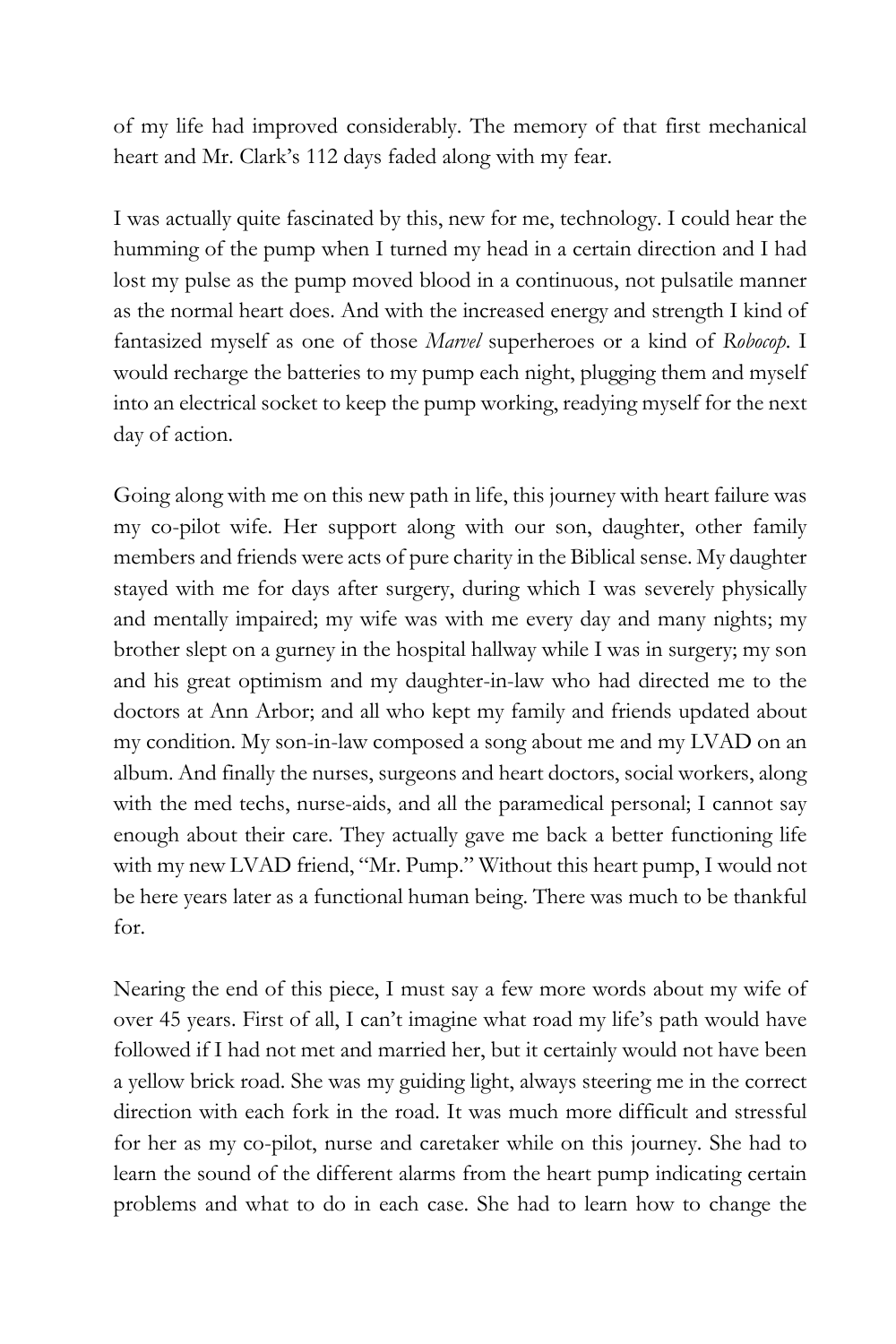dressing where the driveline (a "wire" connected to the pump inside me, through which batteries supplied the power for the pump) came out through the skin on the left side of my abdomen. To do this, she would put on a sterile gown, gloves, and mask, clean the area around the driveline and re-bandage the site. This took time and effort. She was my chauffeur as I was not allowed to drive and she was virtually at my side nonstop for the thirteen months while I was supported and kept alive by "Mr. Pump." When I was very sick in the hospital, she was the one worrying and anxious, much more than me. But this always seems to be the case with a loving spouse. I simply cannot imagine the world without her. I simply would not be the person I am. The LVAD added to and extended that world.

I was now doing well at one year after having my LVAD placed and seeing the doctors only at three-month intervals. I had gained much of my energy and muscle strength back; I was feeling well and fairly functional, though far from how I had been before developing congestive heart failure. After I had turned sixty-five years old and was nearing my sixty-sixth birthday, I felt content to live out what remaining time I had left here on earth with this pump, gratified, satisfied and happy. I thought when I turned sixty-five that my chances of getting a heart transplant were fading. And that was OK by me. I was doing well and others were surely more sick and in need than me. I was now comfortable and had gained a new appreciation of life that I never ever had before I developed heart failure. This I cannot understate. Before I became ill with heart disease, life was doing things, like skiing, having stuff, amusement, working and having fun. Life was about me.

After the experience of losing my health, my voice and my physical ability, the implanting of my LVAD helped me regain much of this and I came to realize while we're here on earth, it's relations with family and friends that are really the important things that matter, not stuff, amusements, travel, etc. The joy this has given me with the increased affinity, love and kinship with family and friends seems a gift that I would never have realized had I not become ill with heart disease. Sometimes we have to lose something to gain something.

After thirteen months with my "Mr. Pump," with no infections or complications and actually having gone an entire year without being in the